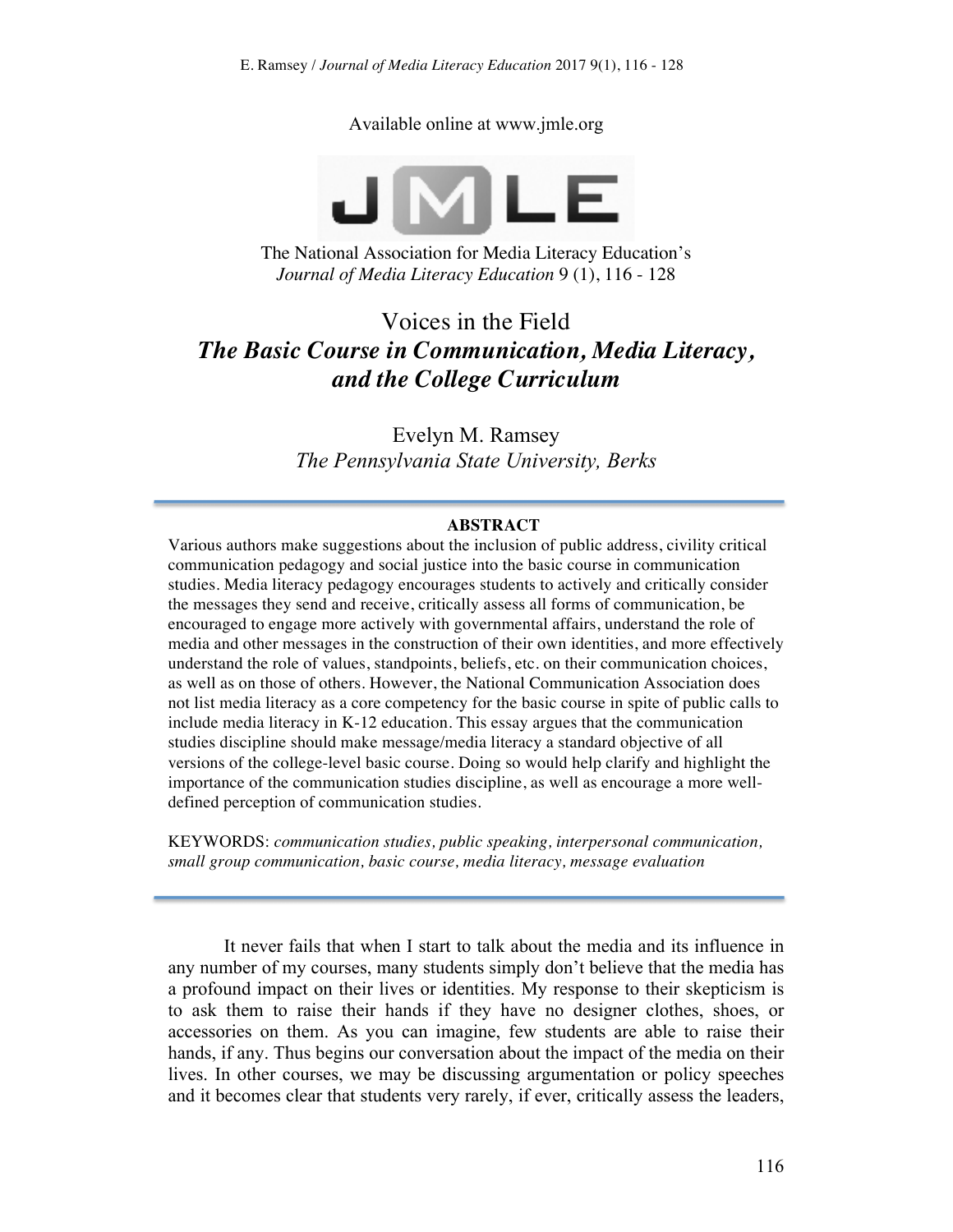pundits, and other sources of information they cite in their discussions of public policy. It takes no more than a question or two to uncover the unstated assumptions and logical fallacies that they've procured from popular public debates of today's issues to use in their own arguments.

These conversations tend to happen in my college-level basic communication course, and—to the credit of many colleges and universities millions of college students are required to take a course in communication studies to graduate; this course is typically referred to in the discipline as the "basic course." Given how many sources recognize the primary importance of communication skills for college graduates, this requirement makes sense ("Skills", Adams, 2014; Byrne, J.A., 2014; Colvin, 2015; Dishman, 2016; Dorfman, 2014; Eckart, 2014; Goo, 2015; Griffit, 2015; Korn, 2014; Maxwell, 2015; Satell, 2015; Symonds, 2015; Walker, 2015; Wildavski, 2016; Williams, 2016).

But in spite of the constant call by employers for increased communication training in college, less than half of all undergraduate institutions require oral communication training for all students (Bok, 2006). Although this statistic is less than I'd like to see, with over 20 million students enrolled in colleges and universities in 2016, there is still a significant opportunity for communication programs to play an important role in message/media literacy (National Center for Education Statistics, 2016). Often the basic course in communication is a course in public speaking (57.8%), while less frequently it focuses on interpersonal communication (1.9%), or small group communication (0.3%). A substantial proportion of courses are hybrid courses (35.3%), defined by Morreale, Hugenberg, and Worley (2006) as one that covers interpersonal, group communication, and public speaking all in one class.

The communication discipline has not chosen to officially mark one option as the preferred choice; each of these courses give students important theoretical grounding, and offer practical applications of theory so that students can learn to communicate better in the important areas of their lives—public *and* private. Still, that decision has consequences for our identity as a discipline, in and out of the academy. Without one specific basic course that is identified nationally (such as English with the basic course in composition), we struggle to be recognized and discussed in any cohesive way as a discipline.

The discipline has articulated core competencies for all basic courses. The 2014 Core Competencies for Introductory Communication Courses report from the National Communication Association (NCA) includes the following core competencies for the basic course in communication: monitoring and presenting yourself; practicing communication ethics; adapting to others; practicing effective listening; expressing messages; identifying and explaining fundamental communication processes; and creating and analyzing message strategies (National Communication Association, 2014). Though the final competency is worded in a way that suggests media literacy could be included, a closer look at all of these core competencies reveals no discussion of media literacy. Rather, mention of "media" only relates to social media and the media as a possible medium for human communication. Thus, there seems to be no public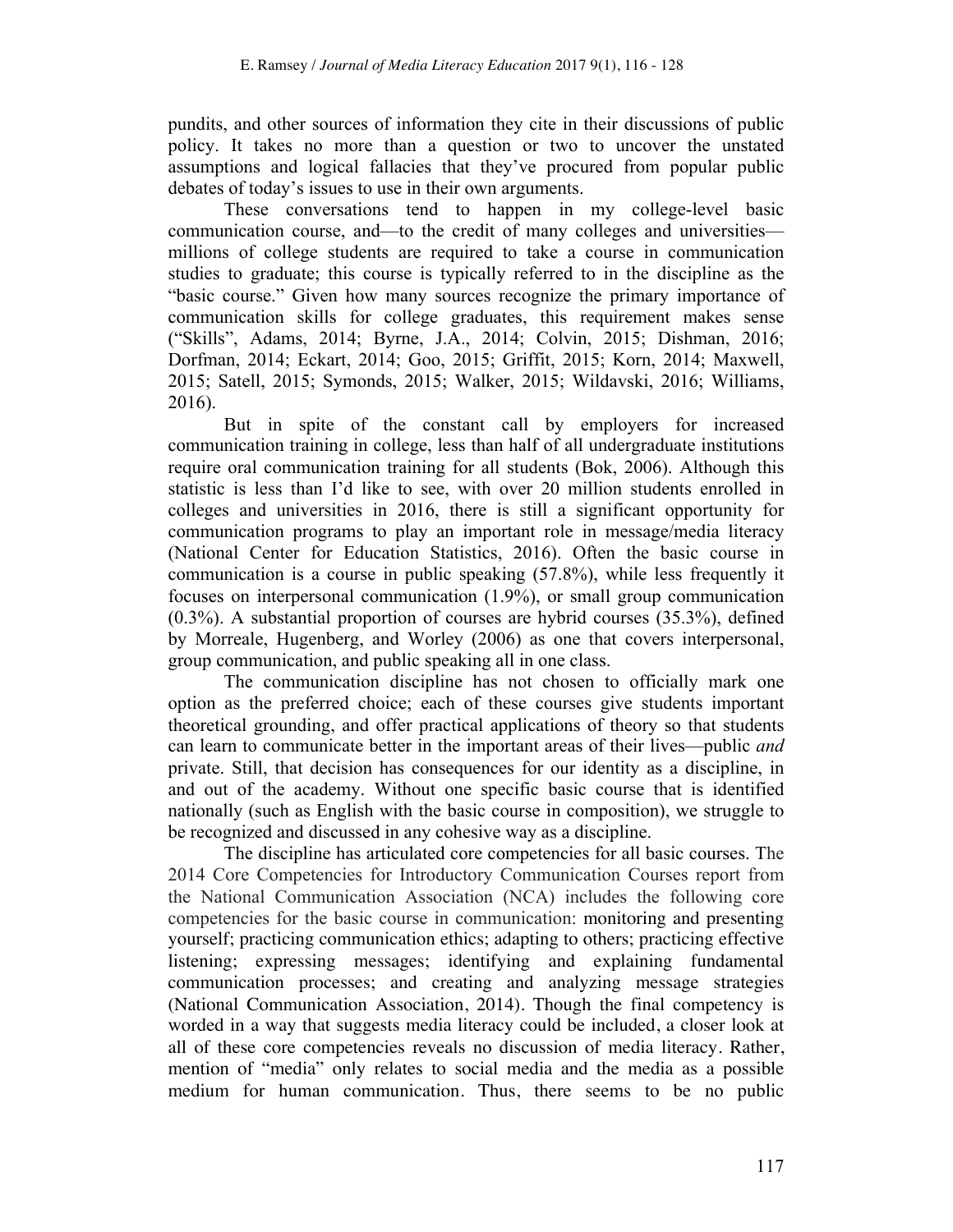organization-wide support for media literacy inclusion into the basic communication course at the post-secondary level at this time. This omission is surprising given that NCA formally recognized the importance connections between media literacy and excellence in communication when it included media literacy in its standards and competency statement for K-12 education almost 20 years ago.

A recent history of the National Communication Association's stance towards media literacy reveals differing levels of interest over time. As Ward-Barnes (2010) notes, NCA argued in 1998 that media literate communicators demonstrate knowledge and understanding of the following: the ways people use media in their personal and public lives; the complex relationships among audiences and media content; the fact that media content is produced within social and cultural contexts; the commercial nature of media; and the ability to use media to communicate to specific audiences (National Communication Association, 1998). In 2012, NCA published a revised version of their 2010 public policy statement on in inclusion of speaking, listening, and media literacy into the common curriculum, which again argued for the presence of media literacy education in K-12 environments (National Communication Association, 2012).

Given this strong stance towards media literacy in K-12 education, it is remarkable to note that there seems to be no statement by NCA regarding the importance of media literacy as central to communication training in postsecondary education. In addition to the suggestions of NCA, various authors in Volume 26 of *Basic Communication Course Annual* (*BCCA*) make suggestions about what objectives should be a part of all basic courses, including public address (Upchurch, 2014), civility (Troester, 2014), critical communication pedagogy (Kahl, 2014), and social justice (Patterson and Swartz, 2014). These suggestions, which are all worthwhile, did not include a clear argument in favor of media literacy, either. Thus, in the essay I argue that the communication discipline should make message/media literacy a primary objective of the basic course in communication.

### **How Communication Studies Can Bring Media Literacy to the College Curriculum**

In the United States, media literacy in our country has generally been geared toward K-12 education. Although there is no national standard for media literacy (Christ and Potter, 1998), most states have some language regarding media literacy in their state K-12 curricula (Hobbs, 2005). <sup>1</sup> In my view, a separate message/media literacy requirement should be made across all general education curricula; just as written and oral communication skills are typically required. Even on my most hopeful of days, however, I can't imagine such an addition happening anytime soon. Thus, to me, it is incumbent upon Communication Studies instructors to ensure that students leave college with this increasingly important theoretical knowledge and skillset that can be applied to direct *and*

 $\overline{a}$ 

<sup>1</sup> Media literacy education is an international curricular concern, but this essay will focus only on the college experience in the United States.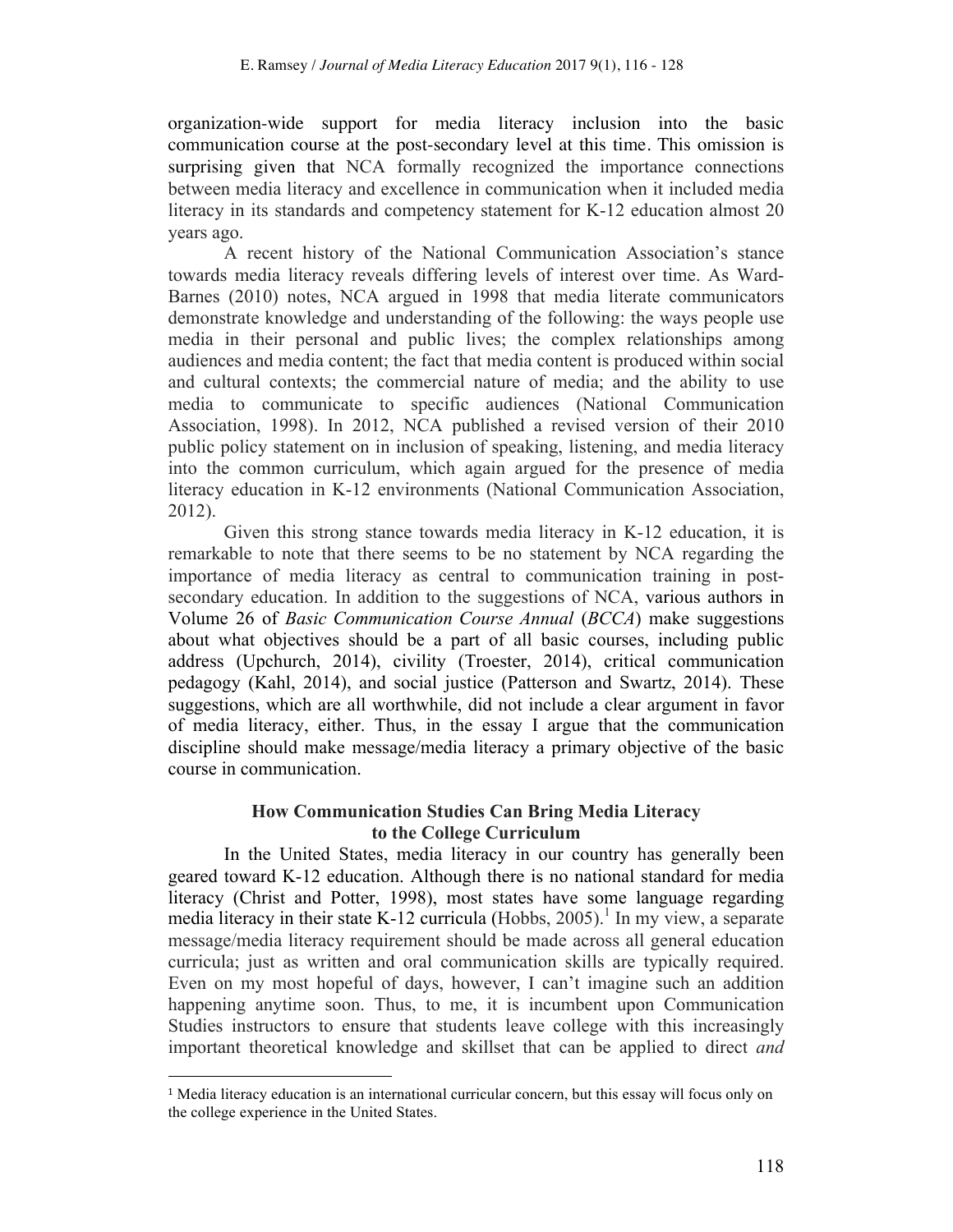mediated human communication, because we have one of the few courses that millions of college students are required to take in order to graduate.

Although 'media literacy' is the common nomenclature and has several sub-categories including areas such as visual literacy (Moore and Dwyer, 1994), television literacy (Buckingham, 1993), digital literacy (Gilster, 1997; Buckingham, 2006; Hobbs, 2011), cine-literacy (British Film Institute, 2000), and information literacy (Bruce, 1997), I propose a shift to "message/media literacy," at least for use in Communication Studies, to account for the fact that messages from the media are often communicated to citizens secondhand, through friends, families, and leaders of the primary institutions that shape our lives, such as education and religion. In addition, because leaders, marketers, and other purveyors of messages warranting critical assessment can now communicate directly to citizens via social media, we are often dealing with messages that are not communicated via traditional media sources. Rather, they are communicated directly to constituents via a Facebook post, for example. Thus, the phrase message/media literacy makes sense to me when talking about media literacy as it would enable it to align with the objectives of basic communication course.

Media literacy is fundamentally a communication practice. According to the National Association for Media Literacy Education (NAMLE, 2007), media literacy education (MLE) first requires, "active inquiry and critical thinking about the messages we receive and create" (3). Second, MLE "expands the concept of literacy to include all forms of media" (3). Next, it "builds and reinforces skills for learners of all ages" (4). Fourth, MLE "develops informed, reflective and engaged participants essential for a democratic society" (4). In addition, MLE "recognizes that media are a part of culture and function as agents of socialization" (5). And finally, MLE "affirms that people use their individual skills, beliefs and experiences to construct their own meanings from media messages," and thus teaches students about how they make meaning in relation to their own values and beliefs, and how to make informed choices about their interactions with media (5). Central to these MLE objectives are not only what media we consume (be it a television program or a political speech), but also how this media consumption influences our communication.

Indeed, media consumption influences our communication with others interpersonally and within specific groups, and impacts *intra*personal conversations within ourselves about who we are and who we want to be. Each of these MLE objectives links clearly to what we teach in our various basic courses in communication; the inclusion of message/media evaluation in our basic courses would be a relatively simple shift for faculty.

When comparing the suggestions of Basic Communication Course Annual, the NCA core competency suggestions, and the NAMLE core principles, it's easy to see the significant overlap. A call for public address in the basic course aligns with the call to analyze message strategies. Recognizing that media functions as an agent of socialization is an integral part of understanding issues of social justice in class. The call to understand the presentation of self is in line with the call to realize that we construct our own meanings of media from our personal skills, beliefs, and experiences. The appeal for instruction in civility goes hand-in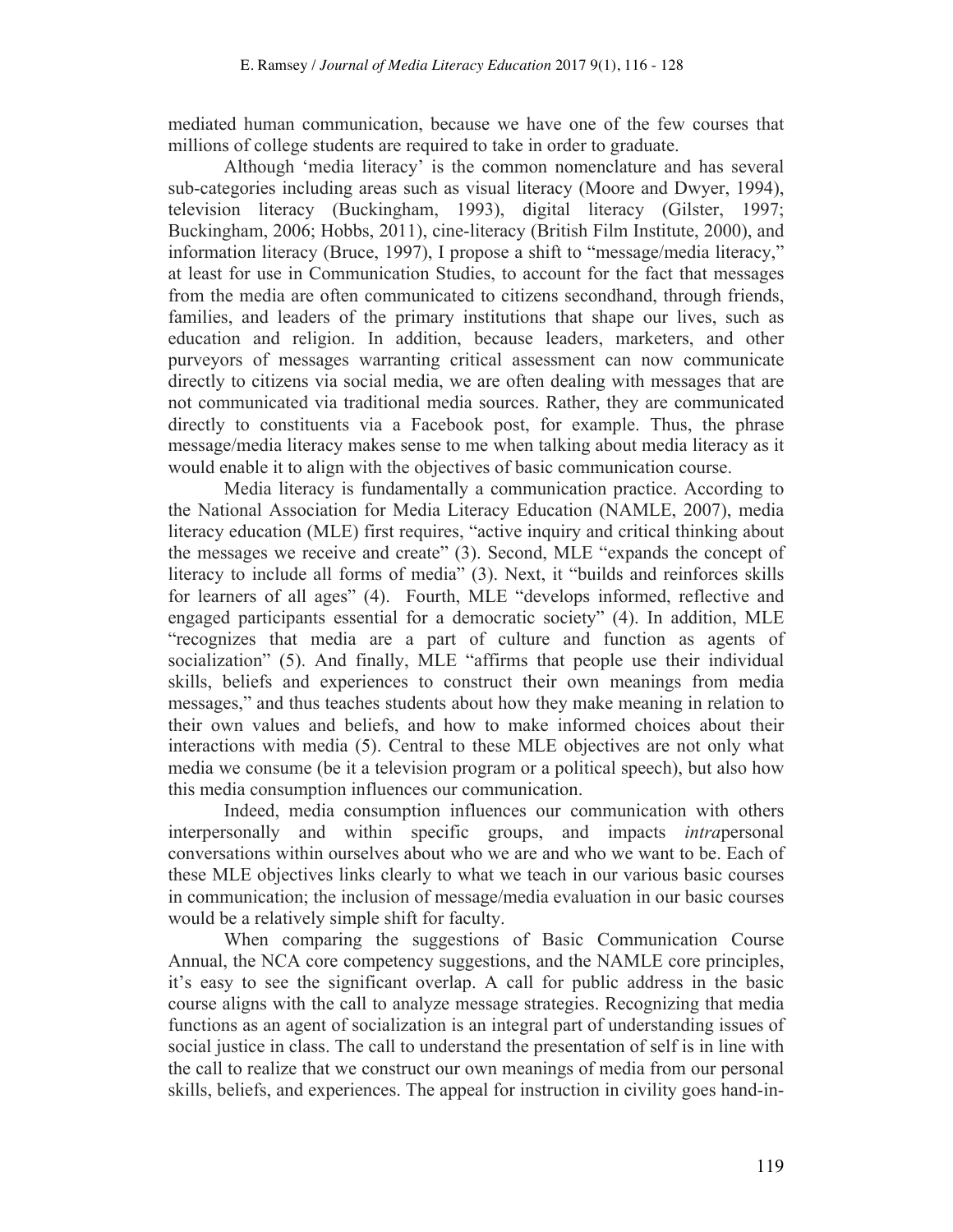hand with a focus on communication ethics. And critical communication pedagogy is intimately linked to the development of informed, reflective, and engaged participants in a democracy. These links, as well as others, further support the notion that message/media literacy would make an excellent primary objective for the basic course in communication studies, regardless of whether the basic course is grounded in public speaking, interpersonal communication, or small group communication.<sup>2</sup>

#### **Public Speaking**

The public speaking course has always dealt with the evaluation of messages with a focus on students' construction and presentation of their own speeches. Students often also evaluate political speeches or other public messages when first learning to apply the theories and skills they will use to construct and perform their own argumentation-focused speeches for the course. Thus, in teaching argumentation, message/media literacy can be included by using advertising campaigns or political communication to discuss logical fallacies and emotional appeals.

For example, I use alcohol and perfume advertisements to talk about appeals to companionship, and then offer some perspective by incongruity by showing the *Saturday Night Live* parody, "Schmitt's Gay" (Michaels, 1991). It begins as a normal alcohol advertisement, complete with raging rock music and two young, white males, promising companionship and fun with the addition of alcohol, but that familiar, sexist narrative turns into a pool party for gay men to point to the unstated heteronormative, gendered, racist, and sexist assumptions in that very common genre of advertisements. Discussions about audience analysis can also be garnered using advertisements and asking students to talk about why certain advertisements are geared towards specific audiences, how those messages are constructed, and what strategies are used to construct that message with a particular audience in mind.

The foundations of this course—critical thinking and assessment, audience analysis, persuasive strategies, argumentation, delivery, and language use—are all topics ripe with possibilities for media literacy education. In fact, a student's final speech could even be a critical analysis of a particular political speech, film, television program, or advertising campaign. In addition to satisfying the core competencies suggested by NCA, this assignment would marry many goals from the NAMLE and the BCCA, such as a focus on public address, strategies of critical communication pedagogy, critical thinking regarding messages, and the development of an informed and engaged participant in democracy.

 $^{2}$  By definition, a hybrid basic course in communication could mix and mingle any and all of these ideas, thus I'm not addressing this course specificaly in this essay. In addition, these general teaching strategies are not presented as new teaching methods, but rather as examples of media literacy education messages as crafted for my basic course in communication.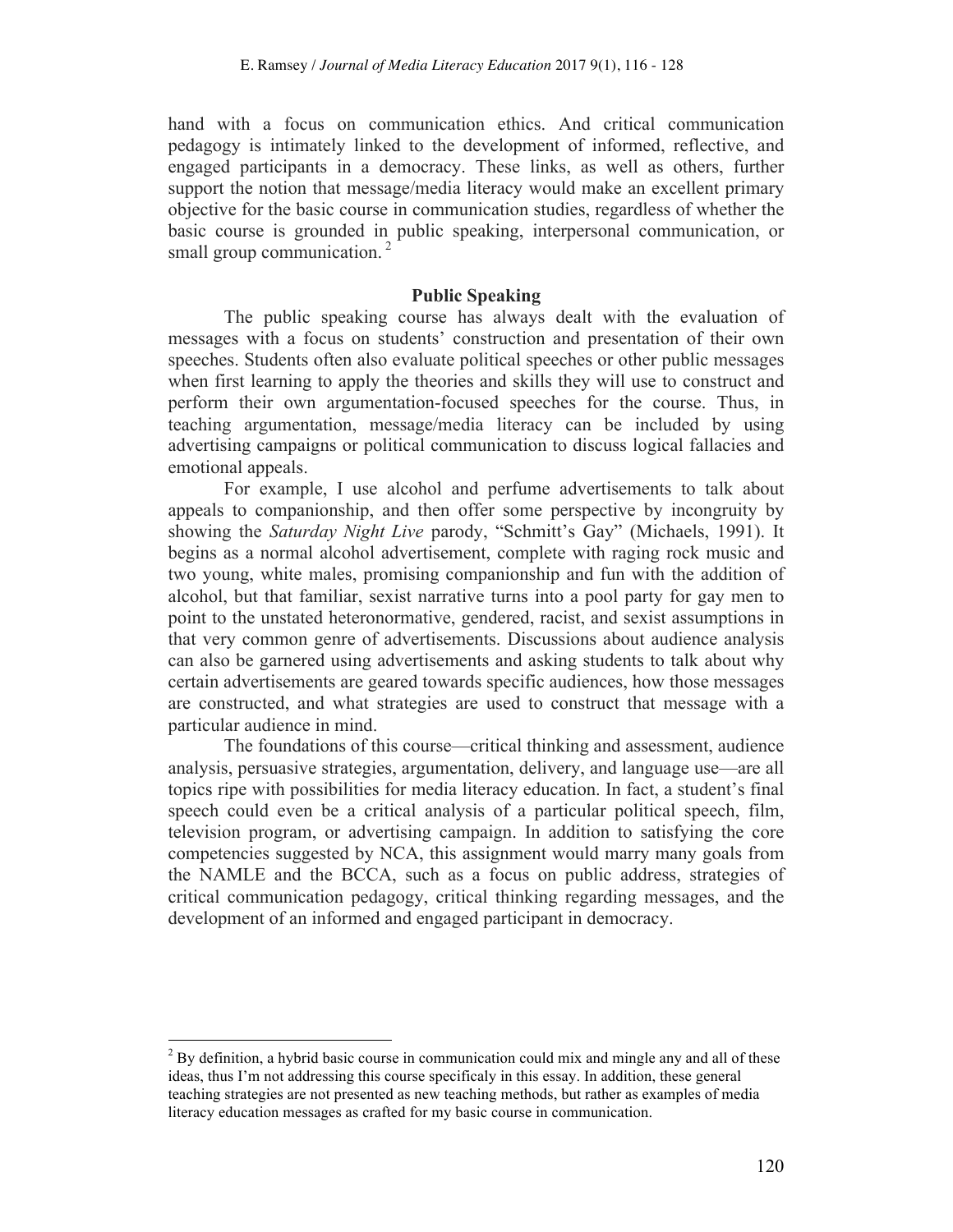#### **Interpersonal Communication**

Courses in interpersonal communication typically focus on topics such as the role of communication in personal identity and perception, verbal and nonverbal communication, listening, emotions, and communicating interpersonally in a variety of contexts. In cases where interpersonal communication serves as a basic course, message/media literacy can be used to teach how our identities (and thus also our relationships to others), our perceptions, and our communication/conflict styles are impacted by the messages we receive. From our first days surrounded by mostly pink and blue to the YouTube video we last watched, the circle of interpersonal/intrapersonal communication is happening. The messages we consume first work to constitute part of ourselves in specific ways, and then, to lesser or greater extents (depending on the message), we construct meaning from those messages and apply them to ourselves; when we finally interact with the world and its citizens, we use messages based, in part, on that message we first received—the YouTube video we watched.

Hence, students in interpersonal classes can learn what messages impact them and how that impact might be accomplished, as well as how those messages and their impacts on our beliefs then impact our communication with others in all contexts, including work, friendships, romance, communities, and families. In my course, students watch the documentary *Skinheads: Soldiers of the Race War* (Cookson, 1993), a documentary that does an excellent job of pointing to the conditions under which citizens develop racist attitudes and/or an affinity for those that lead racist groups. To include MLE in this assignment, students examine the link between the interpersonal communication shown in the documentary to the rhetoric prominent within these movements, as well as the role of "dogwhistle racism" in mainstream political communication that encourages similar beliefs without overtly racist rhetoric. Students evaluate not only what interpersonal communication means to the individuals and their identities, but also what parts of those messages resonate in more mainstream rhetoric. Aside from political or social rhetoric, students find that even advertising privileges white beauty norms, helping them to decompartmentalize racist rhetoric as that which only happens "over there" and certainly not within their own interpersonal/mediated worlds. The assignment combines the core competencies determined by NCA and the priorities described by NAMLE and *BCCA*, including issues of civility and social justice; the understanding that people construct their own meanings of media messages using their individual skills beliefs, and experiences; the recognition that media is an agent of socialization; and the call for active inquiry and critical thinking regarding media messages.

## **Small Group Communication**

Small group communication students, like interpersonal students, learn about how messages impact how they see themselves and their communication with others, and how their assumptions about others and themselves can help or hinder group interaction and productivity. Topics often include group problem solving, managing group diversity and relationships, leading groups, roles in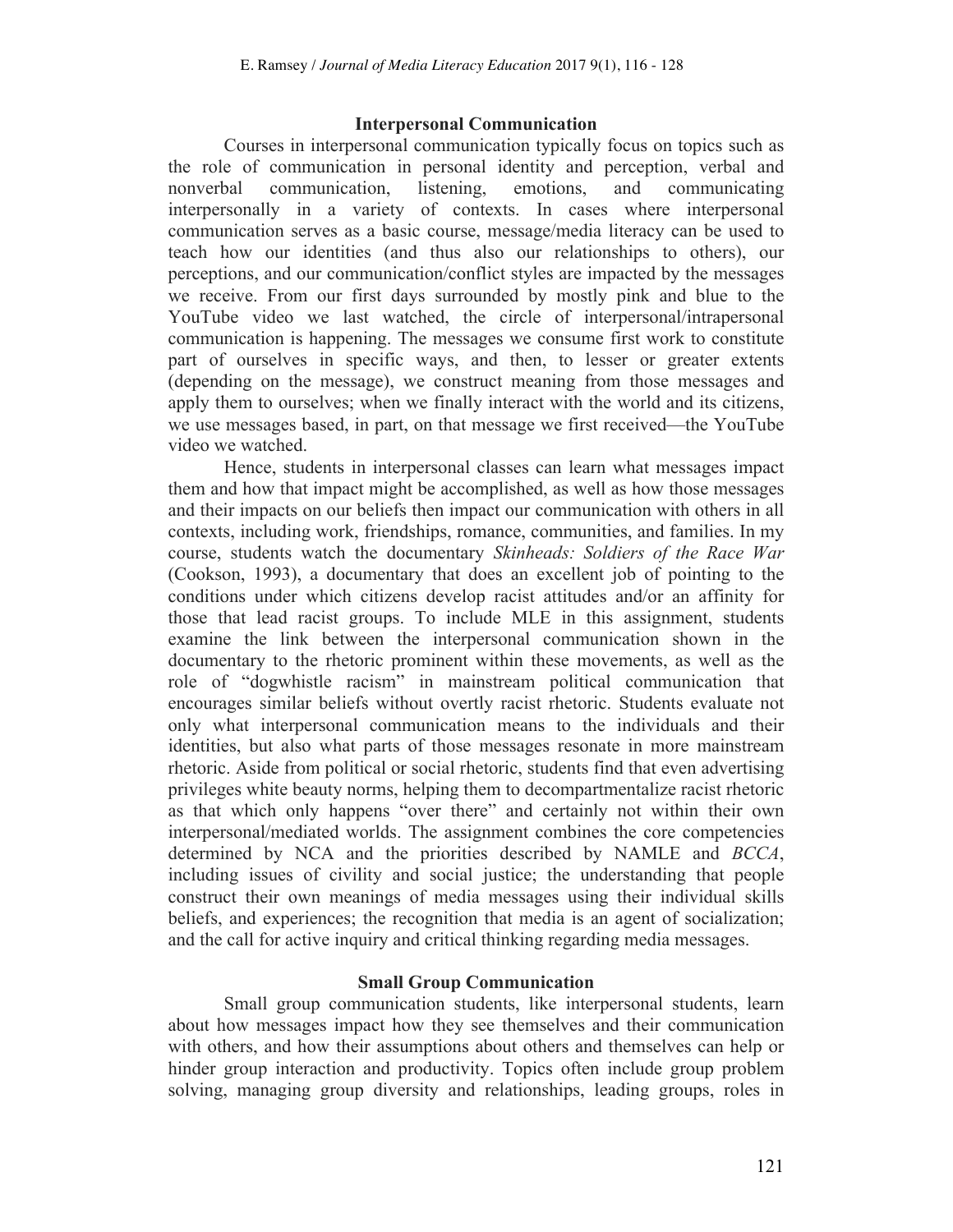small groups, and dealing with conflict in small groups. Also similar to interpersonal communication, the course typically encourages students to consider how their views of themselves and others (as well as how those views came to be) are integral to their effectiveness in groups. One place to add MLE to this course is in the discussion of diversity and managing relationships, especially as a leader. In this course I ask students to engage in some problem solving as a group, but rather than simply ask students to solve the problem as a group, each student wears a hat with instructions such as "argue with me," "make me your leader," or "ignore me." They must treat their fellow group members as the hat requires. Students do not know what their hat says and those instructions, of course, make it much more difficult to get the problem solved. Once the groups have completed their assignment, I ask students to take off the hats and look at what directions their group members were given for interacting with them.

This is an excellent time to talk about why we may have a tendency to ignore, argue with, agree with, or encourage leadership with certain people and not others. We dig into what messages encourage our attitudes towards others and how these tendencies can impact our work in small groups. Why do we tend to encourage leadership in men and not women? Why might we assume someone with a lower level of education shouldn't be someone whose ideas are worth considering? Are their racial stereotypes we have learned that encourage or discourage different types of behaviors? Students can think about these questions in relation to messages they have received in the public sphere about different groups of people, and the tendency towards stereotypes so typical in media and other forms of oral communication. In addition, throughout the small group course, students can consider how their actions as an individual and as a member of a small group are influenced by mediated representations of individuals (sexist or racist media portrayals, for example) or by mediated notions of group decisionmaking (reality television "votes" and "decisions", for instance), most of which are designed to encourage conflict for the audience's entertainment. What are students learning about themselves and how they should work with others from the messages they receive on television or from our own dysfunctional U.S. Congress and its rhetoric, which is often vicious and designed to maintain conflict? As in the other two examples, this assignment merges the NCA core competencies with those objectives/principles communicated by NAMLE and *BCCA*. For example, the *BCCA* goals of civility, critical communication pedagogy, and social justice combine with NAMLE principles such as active inquiry/critical thinking, the recognition that media literacy includes all forms of media, and the development of an informed, reflective, and engaged participant in democracy—even if the democracy we're talking about is a professional or community group instead of a country.

These are, of course, only a few suggestions about how we can add message/media literacy to our basic courses, but the addition of these and other assignments in message/media literacy can bring about the important inclusion of the objectives noted by the authors of the *Basic Communication Course Annual* forum (public address, civility, critical communication pedagogy, and social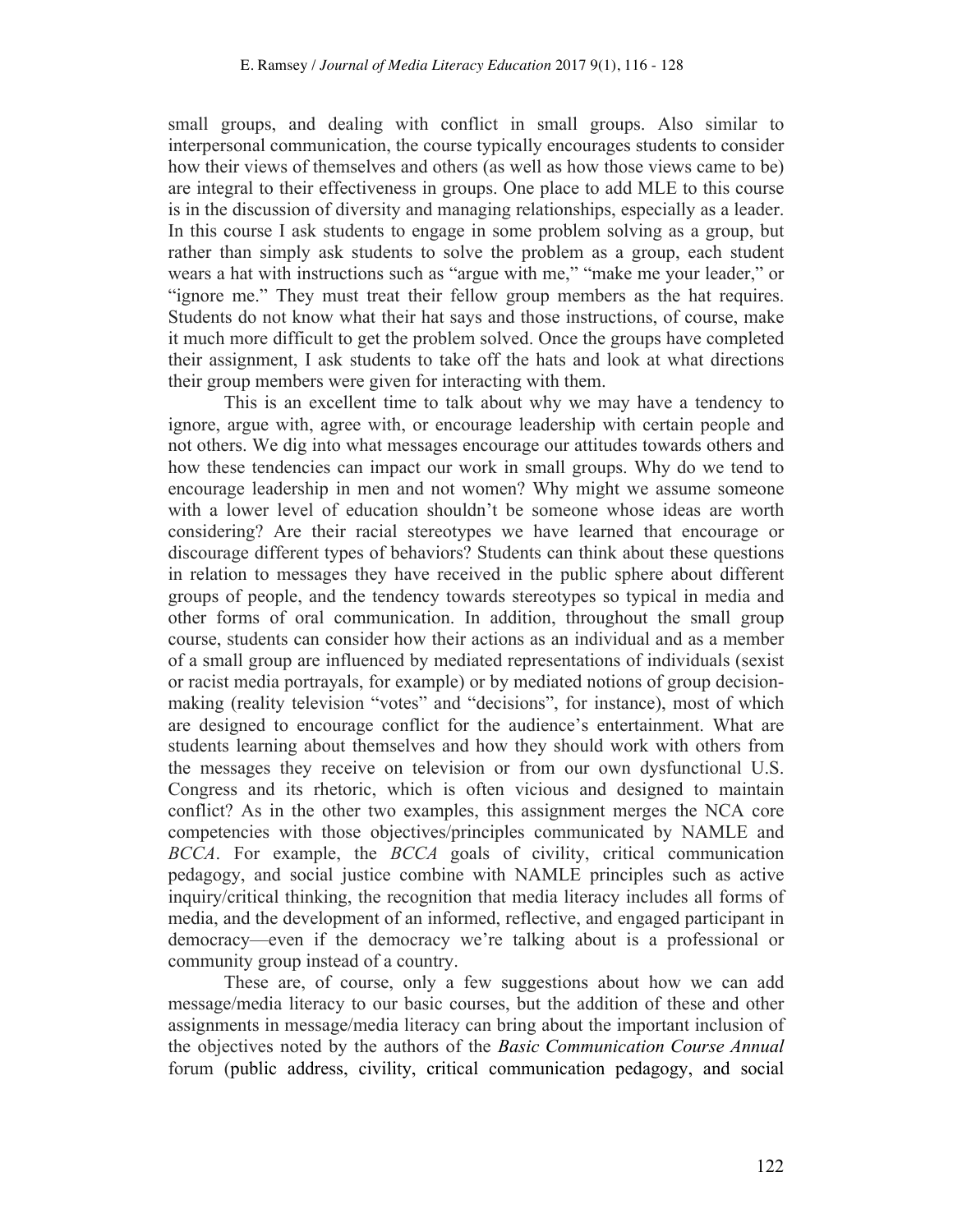justice), as well as encouraging the goals of the National Association for Media Literacy Education, and the National Communication Association noted above.

#### **Conclusion**

I started thinking about this essay in response to the objectives for the basic course encouraged by the various authors of the *BCCA*--public address studies, civility, critical communication pedagogy, and social justice. We clearly can see how the inclusion of message/media evaluation can encourage public address studies in our basic courses: students engaged in examples of political and other public communication can simultaneously learn about public address, some of its history, and many of its strategies when they evaluate public messages from a variety of orators including politicians, social activists, and even members of their own college, local, regional, and state communities.

Second, as students learn more about how their own standpoints and how the standpoints of the media/public messages impact their own sense of self and their assumptions about others, it is possible that we will see positive changes in civility as a student's message/media literacy skills start to help deconstruct the walls they've built around themselves, as well as deconstruct the boxes they've built for others in their minds using messages garnered from the media. When students understand not only what makes them different but also what makes them the same as the "others" they're not so sure about, it's possible that their greater understanding of how they got to their standpoint and how others got to theirs will help them build, rather than burn, bridges.

Third, message/media evaluation is nothing if not centered in critical communication pedagogy that Kahl notes centers on "challenging students to examine hegemony and marginalization that occur in their communities" as a result of mediated/public communication (2014, p. 36). As students begin to understand the role of communication in the construction of their own identities and their definitions of others, they are more likely to also recognize (and hopefully engage) in helping to break down hegemony and marginalization when they see it.

Finally, message/media literacy training can help students become more aware of the ways that public messages can frame information to the advantage of one group and the detriment of another and help them figure out how their perceptions of "others" has been shaped by the media/public messages and how those perceptions have impacted their (in)action with regard to issues of political, economic, and social justice. Such knowledge might encourage students to define social justice as an important value to them after taking our basic course. Thus, each of the preferable objectives noted by these authors can be reached with the single objective of message/media literacy.

Moving from the suggested course objectives from *Basic Communication Course Annual* to the requirements of media literacy education suggested by the National Association for Media Literacy Education (2007), it is clear that the communication basic course, with a consistent objective of message/media literacy, can meet these important goals. Most obviously, such a course would encourage students to actively and critically assess the messages they receive and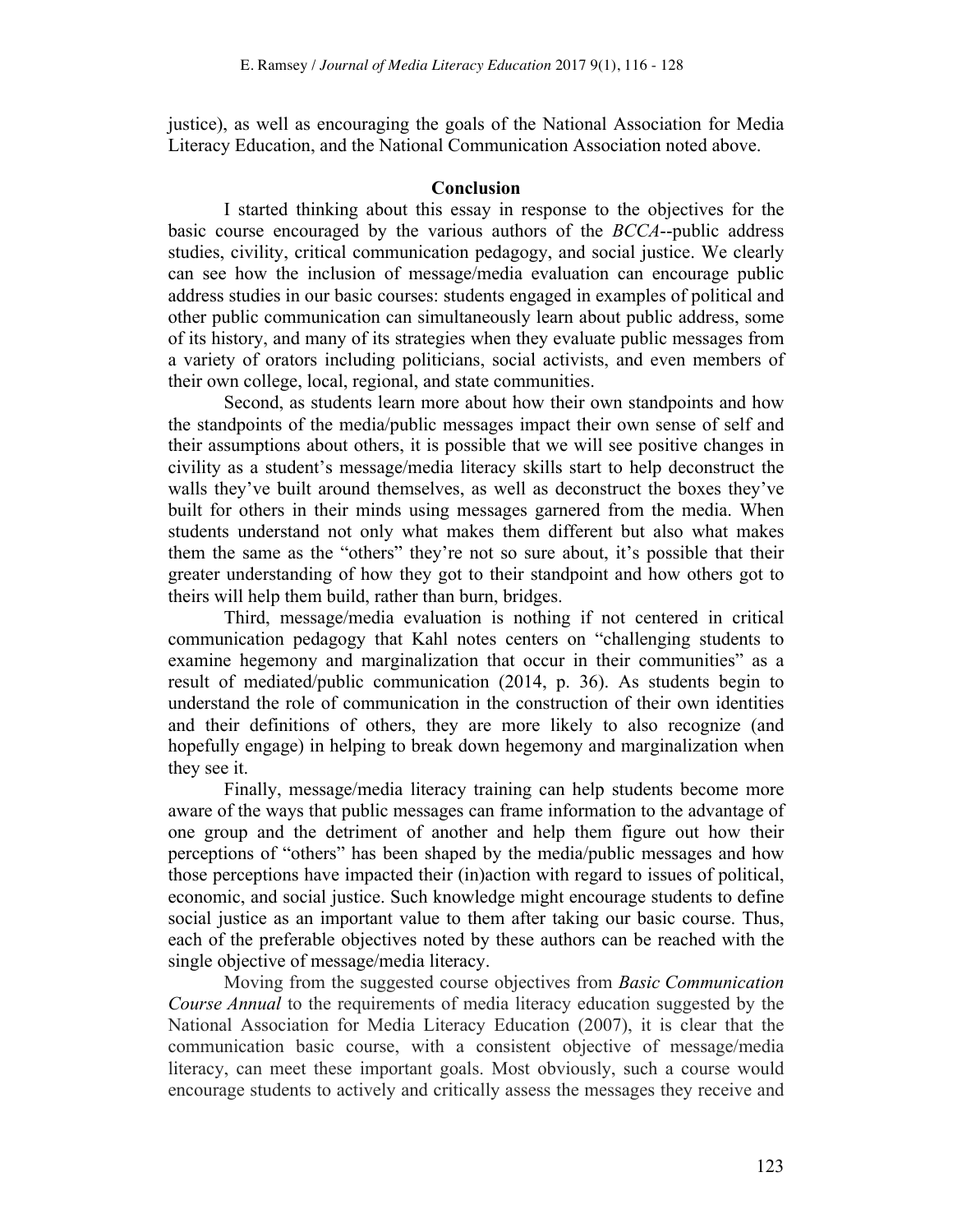create. Indeed, that goal is already part and parcel of all basic courses in communication. A move to a common objective of message/media literacy only makes that fact clearer and more consistently worded. Second, as courses as diverse as public speaking, interpersonal communication, small group communication, and the hybrid basic course each adopt the common objective of message/media literacy, it is only natural that the second goal of MLE, the expansion of media literacy education to include all forms of media, is met.

Whether discussing the latest stump speech by a political candidate, the impact of social media on our sense of self, or the representation of small group problem solving in the film *Twelve Angry Men*, the principles of message/media literacy can be taught and applied to all forms of media our students interact with on a daily basis. Next, MLE requires the development and strengthening of literacy skills in people of all ages. While this may not seem as important a goal for an essay focused on college classrooms, we should remember that many of our classrooms often are not filled with only traditionally-aged students. Whether working with the 79-year-old coming back to finish the degree he had to stop as a teen, the veteran using her benefits to earn her degree in her thirties, or the student right out of high school, the skills and strategies learned will be useful. Moreover, my experience in teaching media literacy is that students tend to share what they've learned in class with family and friends, therefore spreading the impact of media literacy education beyond the classroom and their own thinking.

The fourth goal of MLE, to develop "informed, reflective and engaged participants essential for a democratic society" (National Association for Media Literacy Education 2007, p. 4) is often already met in our basic courses and even our departmental majors. One of the objectives of the major in Communication Arts and Sciences at my college is an "ability to function as a member of a democratic community." In fact, as part of the trivium in Ancient Greece or as part of land grant universities across the nation since their founding, the goals of an education in rhetoric/communication studies have generally been grounded in recognizing the need for a public educated the field of rhetoric. Our discipline has expanded to recognize the rhetorical function of communication in a variety of contexts from intrapersonal to organizational or even national political communication, but that foundational value of the importance of citizens in a democracy being educated in the power of communication is maintained throughout the communication studies discipline. Learning to critically assess all forms of public communication can also encourage students to engage in politics in their own communities (Masterman, 1985; National Association for Media Literacy Education, 2007; Kahne, Lee, and Feezell, 2012; Mihailidis and Thevenin, 2013). The addition to the common objective of message/media evaluation only further clarifies and amplifies this increasingly important goal of MLE.

The requirement that an education in media literacy "recognizes that media are a part of culture and function as agents of socialization" (National Association for Media Literacy Education, 2007, 5) also aligns with our basic courses, which recognize the impact of media/public messages on all processes of socialization. From our own socialization in interpersonal communication, to the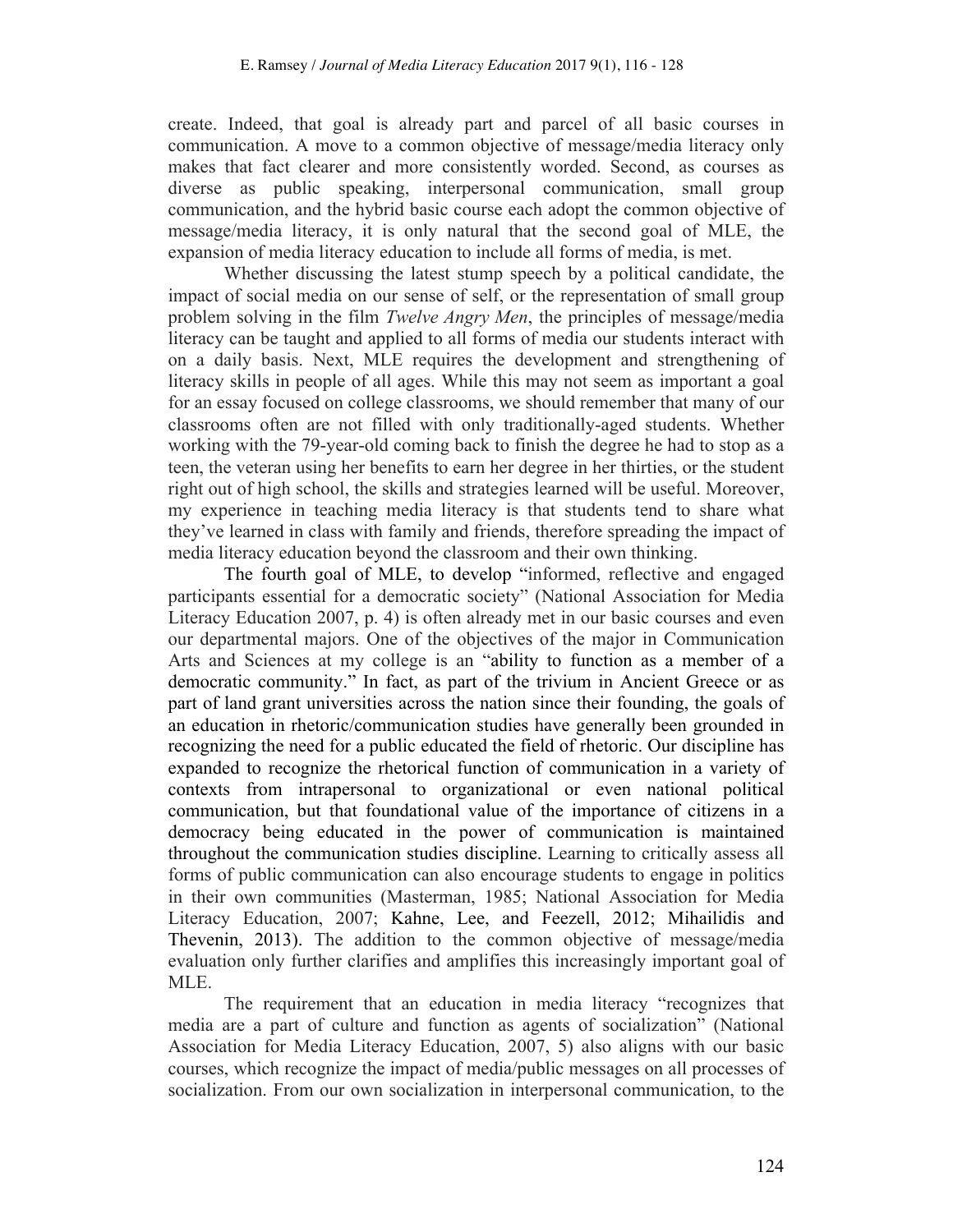socialization of a new employee into an organization, to the socialization of citizens into an "American" identification via constitutive rhetoric in political communication or the newest blockbuster war film, our basic courses regularly already recognize the important role that mediated messages play in our socialization. Hence again, the addition of this common objective will serve to illuminate and intensify a relatively consistent objective already part and parcel to the basic course in communication. Finally, instruction in how to deconstruct media/public messages serves to help students understand how to better construct their own messages, and, in addition, can teach them something about how to consider the important relationships between their own skills, beliefs, experiences, values, and standpoints when constructing their own messages or making meaning out of a message constructed by someone else. Such skills sets meet the final requirement of MLE, which is the affirmation that "people use their individual skills, beliefs and experiences to construct their own meanings from media messages" (National Association for Media Literacy Education 2007, 5).

Communication studies is perhaps the discipline best poised to teach the important theories and skills linked to message/media literacy because of our focus on communication from the most intimate utterances between two people, to the assessment of speeches delivered to millions people at a time; and because millions of students are required to take the basic course in communication every year. In addition, all of our discipline's fields, to some extent, already pay some attention to how media influences our communication and impacts our own interpersonal and public communication. Formally including some elements of message/media literacy in all of our basic courses could give our discipline the central identity we always seem to be searching for as we try to explain the value of "what we do" to students, parents, and administrators who often unfortunately view communication as simply "something we all do," rather than something we all need to do *much better.* In other words, a consistent focus on message/media evaluation would not only help our students learn to navigate the role of communication in their lives in a number of contexts, but it could also help raise awareness and appreciation for what it is that we so passionately study and teach. Just as many faculty find it easier to explain complex theories, philosophies, or skills to students using examples from media, so too can faculty and students more easily explain how the basic course in communication teaches its core competencies when they are able to talk about those concepts using examples from various forms of messages/media.

The ability for students to go further than simply saying, "We give speeches" when talking about a public speaking course, for example, can help clarify, build, and strengthen stakeholder perceptions of the basic course and of the communication studies discipline as a whole. Furthermore, in this age of increased required assessment, media literacy objectives may be a means by which departments can more easily assess their basic course program (Mihailidis, 2008). But most importantly, by urging the communication studies discipline to adopt the central goal of message/media literacy in our basic courses, we make an increasingly important and valuable impact on our students and on the ways they interact with the world and consider the kind of world they want to live in and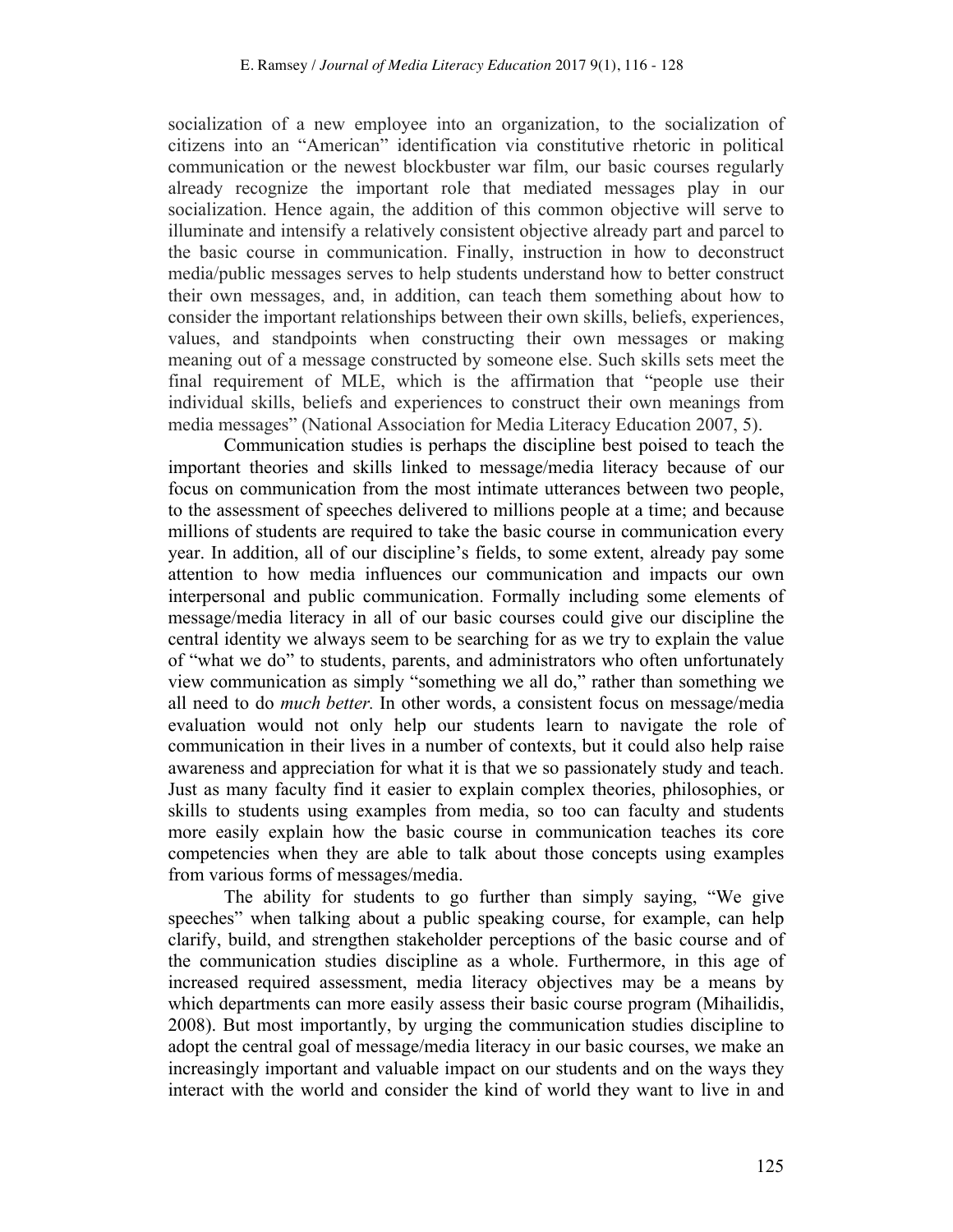build during and long after college. As Mihailidis notes, "As students prepare to become independent and active participants in civil society, they must learn to actively seek, use, and assess information pertinent to their lives, communities, and country" (2008, 3). Thus, the common objective of message/media evaluation would be a true gift of lifelong learning to the vast majority of U.S. college students who must enroll in our basic course. It is a gift capable of being paid forward for generations to come.

#### **References**

Adams, S. (2014, November 12). The 10 Skills Employers Most Want in 2015 Graduates. Retrieved from

http://www.forbes.com/sites/susanadams/2014/11/12/the-10-skillsemployers-most-want-in-2015-graduates/#3c0becf919f6

Bok, D. (2006). *Our underachieving colleges: A candid look at how much students learn and why they should be learning more*. Princeton, NJ: Princeton University Press.

British Film Institute. (2000). *Moving images in the classroom: A secondary teacher's guide to using film and television.* London: British Film Institute.

- Bruce, C. (1997). *The seven faces of information literacy.* Adelaide: Auslib Press.
- Buckingham, D. (1993). *Children talking television: The making of television Literacy*. London: Falmer.
- Buckingham, D. (2006). Defining digital literacy: What do young people need to know about digital media? *Nordic Journal of Digital Literacy 4(1*), 21-34.
- Byrne, J.A. (2014, May 14). What Employers Want from This Year's Graduates. *LinkedIn*, May 14. Retrieved from http://bit.ly/2ubG43R
- Christ, W.G., & Potter, WJ. (1998). Media literacy, media education, and the academy. *Journal of Communication* 48 (1), 5-15
- Colvin, G. (2015, May 9). Liberal arts majors, rejoice! Technologists are learning that they need more than STEM to create appealing products. Retrieved from http://bit.ly/2ubpQrw
- Cookson, S. (1993). *Skinheads: Soldiers of the race war*. United States: HBO Television.
- Dishman, L. (2016, April 25). Which degree will make you a better leader? Retrieved from http://www.fastcompany.com/3059182/which-degreewill-make-you-a-better-leader
- Dorfman, J. (2014, November 20). Surprise: Humanities degrees provide great return on investment. Retrieved from http://www.forbes.com/sites/jeffreydorfman/2014/11/20/surprisehumanities-degrees-provide-great-return-on-investment/
- Eckart, E. (2014, December 29). We're way too obsessed with pushing math and science on our kids. Retrieved from http://bit.ly/2ubRTaa
- Gilster, P. (1997). *Digital literacy* New York: Wiley.
- Goo, S. K. (2015, February 19). The skills Americans say kids need to succeed in life. Retrieved from http://www.pewresearch.org/facttank/2015/02/19/skills-for-success/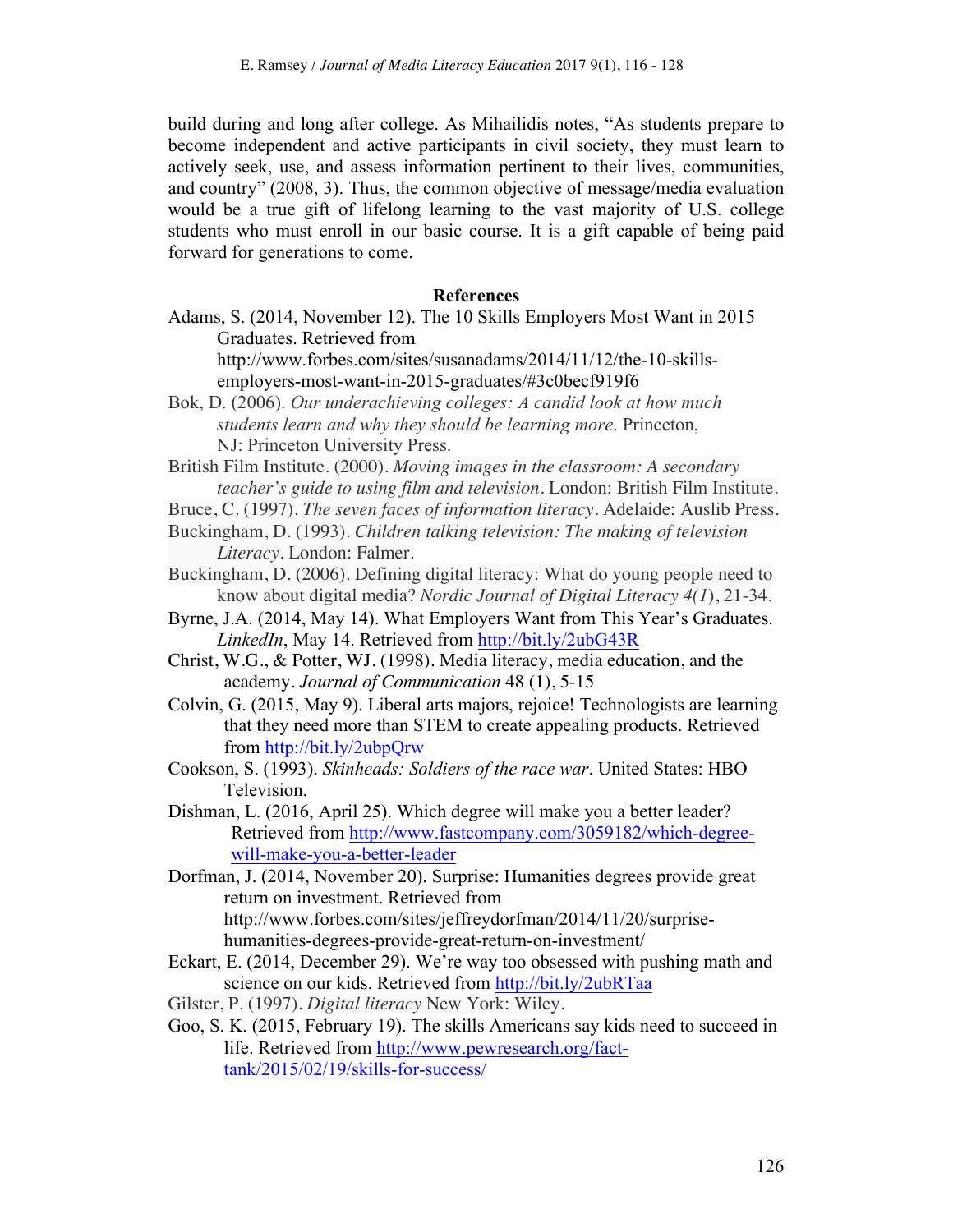- Griffit, D. (2015, July 29). Storytelling—Beyond the buzz. Retrieved from http://www.huffingtonpost.com/donna-griffit/storytelling-beyond-theb\_1\_b\_7867910.html
- Hobbs, R. (2005). Media literacy and the K-12 content areas. In *Media Literacy: Transforming Curriculum and Teaching*. Schwarz, G. and Brown, P. (Eds.) Malden, MA: Blackwell.
- Hobbs, R. (2011). *Digital and media literacy: Connecting culture to classroom*. Thousand Oaks, CA: Corwin.
- Kahl, D.H. (2014). Basic course central student learning outcomes: Enhancing the traditional with the critical. *Basic Communication Course Annual 26*, 34- 43.
- Kahne, J., Lee, N., and Feezell, J.T. (2012). Digital media literacy: Education and online civic and political participation. *International Journal of Communication* 6, 1-24.
- Korn, M. (2014, April 30). Why some MBAs are Reading Plato. Retrieved from http://on.wsj.com/2ubhYX6
- Masterman, L. (1985). *Teaching the media*. London: Routledge.
- Maxwell, D. (2015, March 12). How liberal arts offer the very 'workplace skills' critics demand. Retrieved from http://hechingerreport.org/liberal-artsoffer-workplace-skills-critics-demand/
- Michaels, Lorne. (1991). Schmitt's Gay. *Saturday Night Live*. New York, NY: NBC Studios.
- Mihailidis, P. (2008). Are we speaking the same language: Assessing the state of media literacy in U.S. higher education. *Studies in Media and Information Literacy Education 8(4*), 1-14.
- Mihailidis,P. and Thevenin, B. (2013). Media literacy as a core competency for engaged citizenship in participatory democracy. *American Behavioral Science 20(2*), 1-12.
- Moore, D. & Dwyer, F. (1994*). Visual literacy: A spectrum of visual learning.* Englewood Cliffs, NJ: Educational Technology Publications.
- Morreale, S., Hugenberg, L., and Worley, D. (2006). The basic communication course at U.S. colleges and universities in the 21st century: Study VII. *Communication Education*, *55. 4*, 415-437.
- National Association for Media Literacy Education. (2007). Core principles of media literacy education in the United States. *National Association for Media Literacy Education*. November. Retrieved from http://namle.net/wpcontent/uploads/2013/01/CorePrincples.pdf
- National Center for Education Statistics. (2016). Enrollment in elementary, secondary, and degree-granting postsecondary institutions, by level and control of institution, enrollment level, and attendance status and sex of student: Selected years, fall 1990 through fall 2025. *Digest of Education Statistics.* Retrieved from

https://nces.ed.gov/programs/digest/d15/tables/dt15 105.20.asp?current=y es